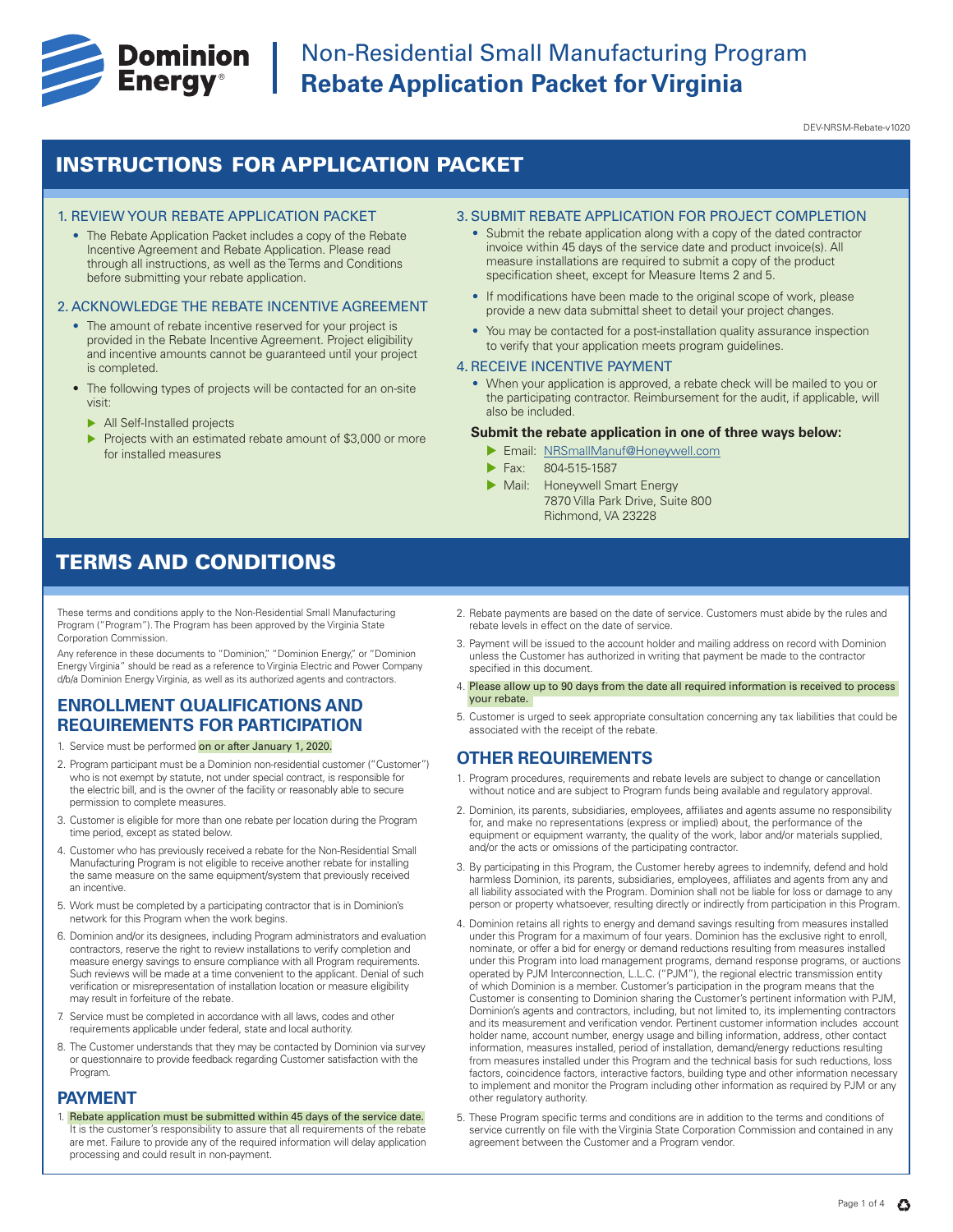

## **NON-RESIDENTIAL SMALL MANUFACTURING PROGRAM REBATE INCENTIVE AGREEMENT**

#### **[Date]**

**[Customer Contact Name] [Customer Company Name] [Customer Street Address] [Customer City, State and Zip Code]**

Thank you for your interest in participating in Dominion Energy Virginia's Non-Residential Small Manufacturing Program, implemented by Honeywell Smart Energy. We are pleased to inform you that the project listed below has been approved based on the planned installation of measures you have supplied. The estimated rebate incentive below is valid until 12 months from date listed above, with the possibility of an extension if you have made substantial efforts toward completion of the project. Work must be completed, and Rebate Application Packet received with supporting documentation within 45 days of your project's completion date or the Program commitment to you will expire.

**Project Location: [Customer Site Name/Location] Estimated Measure Installation Incentive: \$ Estimated Audit Cost Reimbursement: \$ Total Estimated Rebate Incentive: \$**

#### **Below is a list of approved measures:**

- Efficient Compressed Air Nozzles
- Compressed Air Leak Repair
- No-loss Condensate Drains
- Additional Compressed Air Storage
- Compressor Pressure Setpoint Reduction
- Low Pressure Drop Filter
- Heat of Compression Dryer
- Cycling Refrigerated Dryer
- Desiccant Dryer Dewpoint Controls
- VFD Air Compressor
- Downsized VFD Compressor

The estimated rebate incentive represents the maximum incentive for the proposed project based on the approved value of each proposed measure at the time of this reservation of funds, and these measure values are subject to change. The actual incentive paid is contingent on the approved value of each installed measure at the time of project completion, which may be verified by a site inspection. You as the customer are responsible for the contractor's work and costs not covered by the incentive. See the Rebate Application for program Terms and Conditions and please note that all program procedures, requirements and rebate levels are subject to change or cancellation without notice and are subject to program funds being available and regulatory approval.

When the project is complete, you must ensure that all documents provided in the Rebate Application Checklist are submitted. If the final project is different than what was originally submitted, please provide a new data submittal sheet. The invoice should include a description of the equipment installed, quantity, and unit price (e.g. material price per fixture, motor, etc.). Material and labor should be indicated separately. If you are requesting an audit cost reimbursement, the audit cost should be indicated separately on the invoice or may be submitted as a separate invoice.

Additionally, please be aware that you may receive a survey regarding your satisfaction with the Program, and you may be asked to have your equipment verified by a Dominion Energy contractor at a time that is convenient for you. These are great opportunities for you to communicate the value of Dominion Energy's rebate offerings in your decision to have this energy-saving work performed. Your positive feedback will help ensure energy efficiency rebates are available to customers in the future. If you have any questions, please call 888-366-8280.

Sincerely,

Ken Previs Senior Program Coordinator Honeywell Smart Energy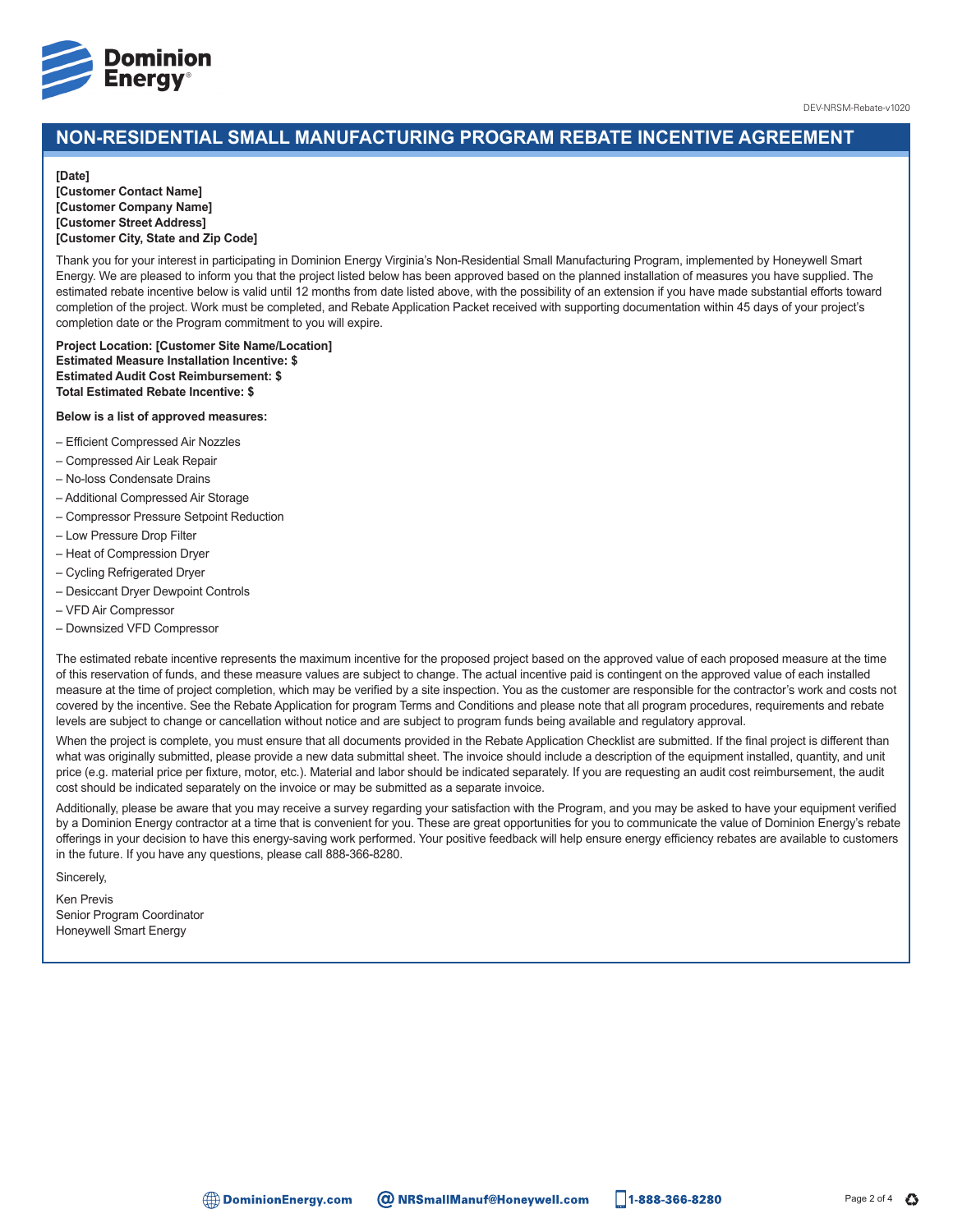

DEV-NRSM-Rebate-v1020

# Virginia Non-Residential Small Manufacturing Program REBATE APPLICATION

| .<br>()<br>APPLICATION CHECKLI | Complete the checklist below and submit all required documents. Rebate cannot be processed with any missing information or blank fields.<br>Who is submitting this rebate application? Customer Contractor<br>(YOUR INITIALS) HAVE READ THE INSTRUCTIONS AND TERMS AND CONDITIONS ON PAGE 1.<br>Completed entire rebate application.<br>Attached the final data submittal sheet.<br>Attached a copy of the dated invoice from the contractor who performed the work. Audit cost, if applicable,<br>must be included as a line item or a separate invoice.<br>Attached a copy of the invoice for any product purchased.<br>Included the product specification sheet for any product purchased, except for Measure Items 2 and 5.<br>1. Email: NRSmallManuf@Honeywell.com<br>✔ Submit in one of three ways:<br>2. Fax: 804-515-1587<br>3. Mail: Honeywell Smart Energy<br>7870 Villa Park Drive, Suite 800<br>Richmond, VA 23228 |                                                                                                                                      |                                                                                                                                                                         |           |                                           |                              |                                                                                                             |  |  |  |
|--------------------------------|--------------------------------------------------------------------------------------------------------------------------------------------------------------------------------------------------------------------------------------------------------------------------------------------------------------------------------------------------------------------------------------------------------------------------------------------------------------------------------------------------------------------------------------------------------------------------------------------------------------------------------------------------------------------------------------------------------------------------------------------------------------------------------------------------------------------------------------------------------------------------------------------------------------------------------|--------------------------------------------------------------------------------------------------------------------------------------|-------------------------------------------------------------------------------------------------------------------------------------------------------------------------|-----------|-------------------------------------------|------------------------------|-------------------------------------------------------------------------------------------------------------|--|--|--|
|                                | Service Name on Dominion Energy Account:                                                                                                                                                                                                                                                                                                                                                                                                                                                                                                                                                                                                                                                                                                                                                                                                                                                                                       |                                                                                                                                      |                                                                                                                                                                         |           | <b>Dominion Energy Account Number:</b>    |                              |                                                                                                             |  |  |  |
|                                | Service Address:                                                                                                                                                                                                                                                                                                                                                                                                                                                                                                                                                                                                                                                                                                                                                                                                                                                                                                               |                                                                                                                                      |                                                                                                                                                                         |           |                                           |                              |                                                                                                             |  |  |  |
|                                | City:                                                                                                                                                                                                                                                                                                                                                                                                                                                                                                                                                                                                                                                                                                                                                                                                                                                                                                                          | State:                                                                                                                               | Zip Code:                                                                                                                                                               |           |                                           | <b>REBATE PAYMENT METHOD</b> |                                                                                                             |  |  |  |
| $\overline{ \mathsf{A} }$      | Key Contact Name:                                                                                                                                                                                                                                                                                                                                                                                                                                                                                                                                                                                                                                                                                                                                                                                                                                                                                                              |                                                                                                                                      |                                                                                                                                                                         |           | (Your Initials) understand that my rebate |                              |                                                                                                             |  |  |  |
| іц<br>О                        |                                                                                                                                                                                                                                                                                                                                                                                                                                                                                                                                                                                                                                                                                                                                                                                                                                                                                                                                | Email Address:                                                                                                                       |                                                                                                                                                                         |           |                                           |                              | incentive in the amount of \$ _______ will be paid<br>directly to the contractor specified in this document |  |  |  |
|                                | Phone Number:                                                                                                                                                                                                                                                                                                                                                                                                                                                                                                                                                                                                                                                                                                                                                                                                                                                                                                                  |                                                                                                                                      | and recognize that I have received the equivalent value<br>of this amount through services provided, unless I<br>check here $\Box$ to have the rebate check sent to me. |           |                                           |                              |                                                                                                             |  |  |  |
| CUSTOMER                       | own<br>      lease this non-residential facility.<br>Please select one:                                                                                                                                                                                                                                                                                                                                                                                                                                                                                                                                                                                                                                                                                                                                                                                                                                                        |                                                                                                                                      |                                                                                                                                                                         |           |                                           |                              |                                                                                                             |  |  |  |
|                                | The following question is optional:                                                                                                                                                                                                                                                                                                                                                                                                                                                                                                                                                                                                                                                                                                                                                                                                                                                                                            | Did the rebate incentive offered by Dominion Energy have any influence in your decision to have the work performed?<br>  Yes<br>  No |                                                                                                                                                                         |           |                                           |                              |                                                                                                             |  |  |  |
|                                | By signing this application, I agree to the above terms and conditions. I certify that I am the Dominion Energy Virginia customer and owner or lessee of the business described<br>above, and that I am authorized to take action on the Dominion Energy account listed above.                                                                                                                                                                                                                                                                                                                                                                                                                                                                                                                                                                                                                                                 |                                                                                                                                      |                                                                                                                                                                         |           |                                           |                              |                                                                                                             |  |  |  |
|                                | <b>Customer Name (please print)</b>                                                                                                                                                                                                                                                                                                                                                                                                                                                                                                                                                                                                                                                                                                                                                                                                                                                                                            |                                                                                                                                      |                                                                                                                                                                         |           | <b>Customer Signature</b>                 |                              | Date                                                                                                        |  |  |  |
|                                | Company Name:                                                                                                                                                                                                                                                                                                                                                                                                                                                                                                                                                                                                                                                                                                                                                                                                                                                                                                                  |                                                                                                                                      |                                                                                                                                                                         |           |                                           |                              | Technician Name:                                                                                            |  |  |  |
|                                | <b>Company Street Address</b>                                                                                                                                                                                                                                                                                                                                                                                                                                                                                                                                                                                                                                                                                                                                                                                                                                                                                                  |                                                                                                                                      |                                                                                                                                                                         |           | Service Date:                             |                              |                                                                                                             |  |  |  |
|                                | City:                                                                                                                                                                                                                                                                                                                                                                                                                                                                                                                                                                                                                                                                                                                                                                                                                                                                                                                          |                                                                                                                                      | State:                                                                                                                                                                  | Zip Code: |                                           |                              |                                                                                                             |  |  |  |
| CONTRACTOR DETAILS             | Company Phone:                                                                                                                                                                                                                                                                                                                                                                                                                                                                                                                                                                                                                                                                                                                                                                                                                                                                                                                 | Email Address:                                                                                                                       |                                                                                                                                                                         |           |                                           |                              |                                                                                                             |  |  |  |
|                                |                                                                                                                                                                                                                                                                                                                                                                                                                                                                                                                                                                                                                                                                                                                                                                                                                                                                                                                                |                                                                                                                                      |                                                                                                                                                                         |           |                                           |                              |                                                                                                             |  |  |  |
|                                | <b>Technician Signature</b>                                                                                                                                                                                                                                                                                                                                                                                                                                                                                                                                                                                                                                                                                                                                                                                                                                                                                                    |                                                                                                                                      | <b>Date</b>                                                                                                                                                             |           |                                           |                              |                                                                                                             |  |  |  |